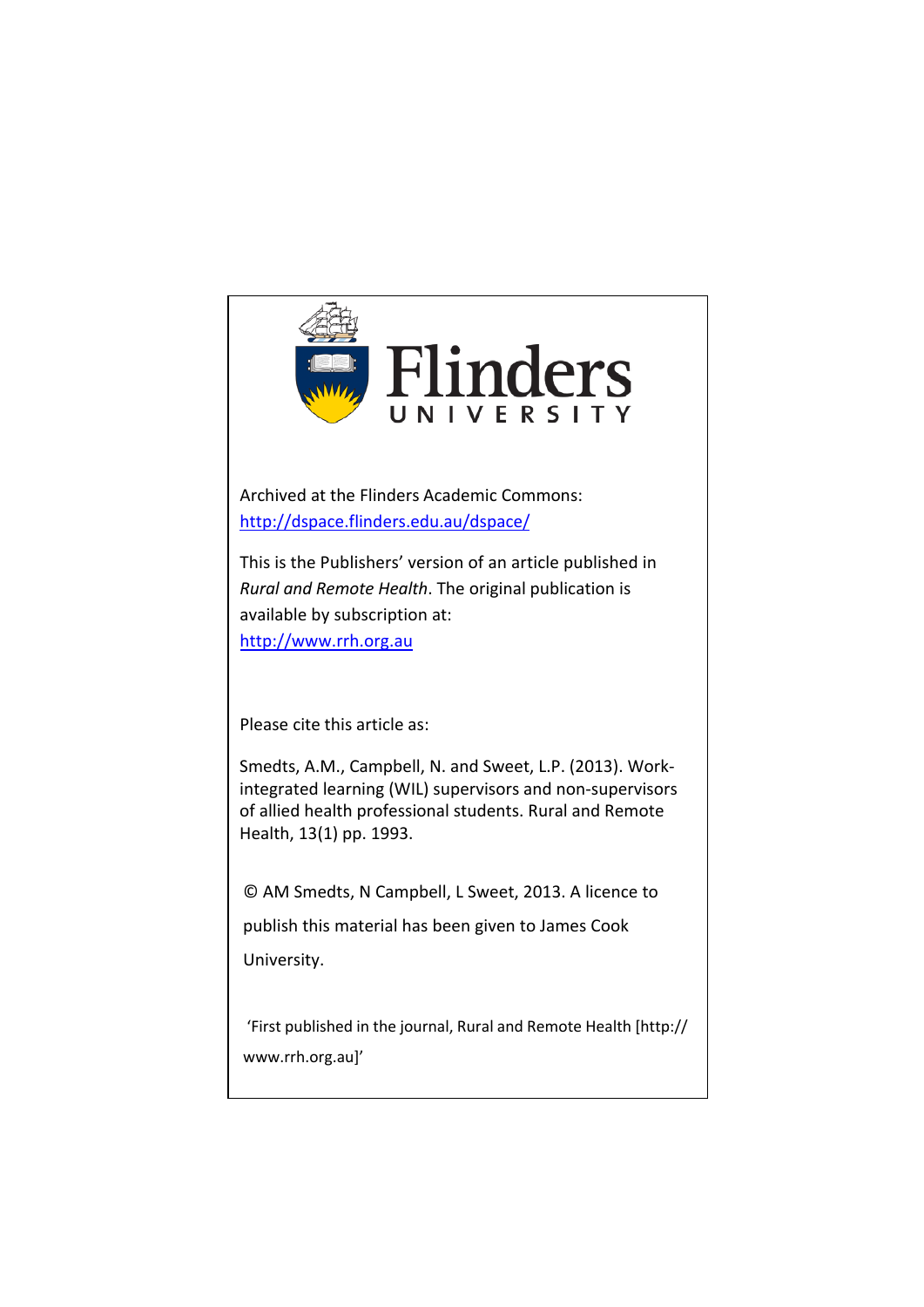MEDLINE listed Impact factor .979

The International Electronic Journal of Rural and Remot

# ORIGINAL RESEARCH

# Work-integrated learning (WIL) supervisors and nonsupervisors of allied health professional students

#### AM Smedts<sup>1</sup>, N Campbell<sup>1</sup>, L Sweet<sup>2</sup>

<sup>1</sup>Northern Territory Medical Program, Flinders University, Darwin, Northern Territory, Australia  $^{2}$ Flinders University Rural Clinical School, Adelaide, South Australia, Australia

Submitted: 1 November 2011; Revised: 3 October 2012, Accepted: 19 December 2012 Published: 14 February 2013

Smedts AM, Campbell N, Sweet L

Work-integrated learning (WIL) supervisors and non-supervisors of allied health professional students Rural and Remote Health 13: 1993. (Online) 2013

Available: http://www.rrh.org.au

### A B S T R A C T

Introduction: This study sought to characterise the allied health professional (AHP) workforce of the Northern Territory (NT), Australia, in order to understand the influence of student supervision on workload, job satisfaction, and recruitment and retention. Methods: The national Rural Allied Health Workforce Study survey was adapted for the NT context and distributed through local AHP networks. Valid responses  $(n=179)$  representing 16 professions were collated and categorised into 'supervisor' and 'nonsupervisor' groups for further analysis.

Results: The NT AHP workforce is predominantly female, non-Indigenous, raised in an urban environment, trained outside the NT, now concentrated in the capital city, and principally engaged in individual patient care. Allied health professionals cited income and type of work or clientele as the most frequent factors for attraction to their current positions. While 62% provided student supervision, only half reported having training in mentoring or supervision. Supervising students accounted for an estimated 9% of workload. Almost 30% of existing supervisors and 33% of non-supervising survey respondents expressed an interest in greater supervisory responsibilities. Despite indicating high satisfaction with their current positions, 67% of respondents reported an intention to leave their jobs in less than 5 years. Student supervision was not linked to perceived job satisfaction; however, this study found that professionals who were engaged in student supervision were significantly more likely to report intention to stay in their current jobs ( $>5$  years;  $p<0.05$ ).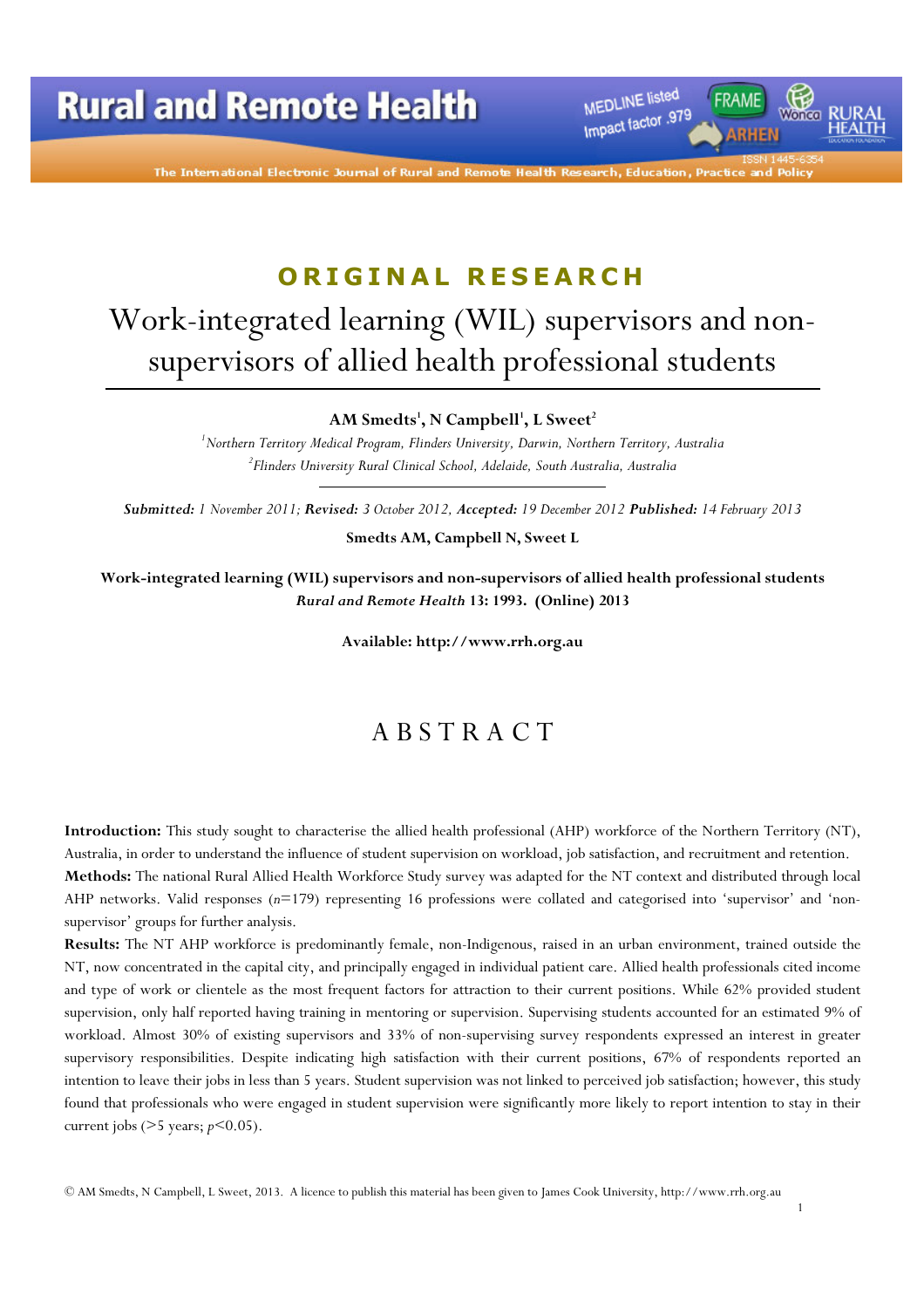The International Electronic Journal of Rural and Remote Health Research, Education Practice and Policy

Conclusion: The findings are important for supporting ongoing work-integrated learning opportunities for students in a remote context, and highlight the need for efforts to be focused on the training and retention of AHPs as student supervisors.

Key words: allied health, Australia, clinical education, clinical educator, Northern Territory, rural student, supervision, supervisor, work-integrated learning, workforce development.

### Introduction

The Northern Territory (NT) provides a fascinating setting for learning in allied health practice, and each year students from universities all over Australia undertake placements in allied health workplaces here. These placements occur under the umbrella of work-integrated-learning (WIL), which are university learning activities that bridge formal classroom learning with professional practice and are often workplacebased<sup>1</sup>. Work-integrated-learning placements are a universal part of allied health professional (AHP) preparation programs, and are known to positively influence career choices and the recruitment of health professional students to rural and remote sites<sup>2-4</sup>. This recruitment strategy is often employed in the NT where allied health workforce shortages are problematic. A link between student supervision and increased job satisfaction, professional development, and retention of rural allied health professionals in the workforce has also been shown and is relevant to workforce and service delivery planning<sup>5-7</sup>.

Work-integrated-learning placement programs are, nevertheless, resource-intensive and place demands on healthcare organisations that are often under-resourced and stretched to capacity<sup>8</sup>. Logistically, remote placements are complicated, expensive, and require high staff to student ratios to ensure quality and safety $9-12$ . These issues compound the social and psychological challenges of geographic isolation, transient workforce, and disease-burdened populations experienced by potential supervisors working in remote settings<sup>3</sup>. Although student WIL programs are crucial for the perpetuation of the workforce, the viability of WIL

programs is dependent on the capacity and willingness of healthcare organisations and staff to provide supervision.

Information regarding the demographics, qualifications, career motivations, and teaching workloads of AHPs in the NT is limited and out-of-date<sup>13,14</sup>. This research project was motivated by the need to characterise the AHP workforce, and in particular, better understand its capacity for student supervision to inform planning, implementation, and improvement of remote WIL programs. This study sought to identify the characteristics of NT AHPs and their participation in, and capacity for the supervision of students in the workplace. Allied health professionals' satisfaction, motivations, and career intentions were also investigated.

# Methods

Under the recommendation of Services for Australian Rural and Remote Allied Health (SARRAH), a national study of the AHP workforce was initiated through the University Departments of Rural Health (Rural Allied Health Workforce Survey, RAHWS)<sup>15</sup>. The RAHWS survey instrument was revised (available on request) to suit the NT context, integrating NT Department of Health and Families data priorities and key student supervision considerations. Piloting of the adapted survey ensured that relevant local information was captured.

The allied health professions eligible for this study were based on the 'Framework for the Classification of the Allied Health Workforce'<sup>16</sup> which defines rural and remote allied health and categorises the professions based on qualification/skills level and direct impact on the health outcomes of consumers. This

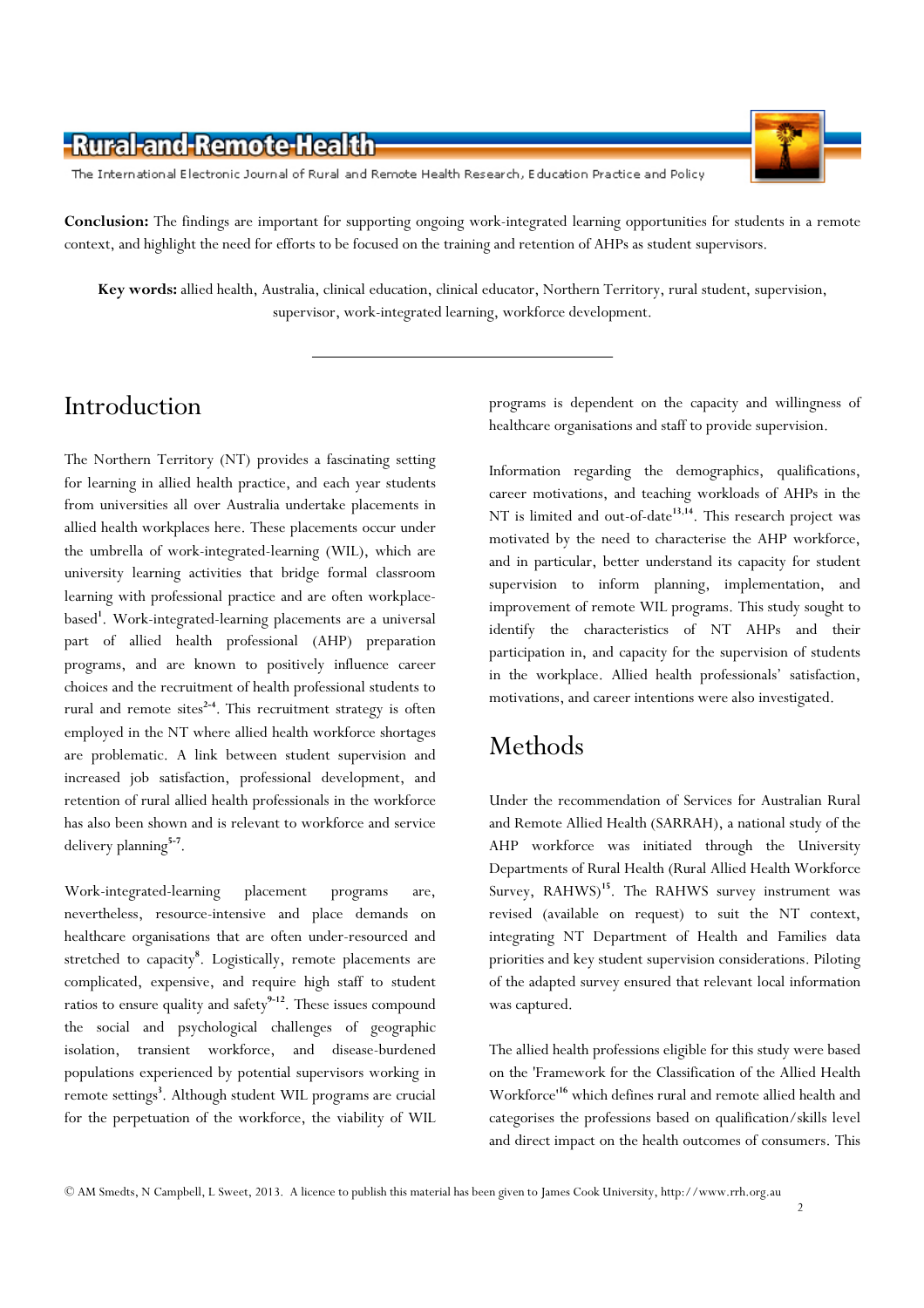The International Electronic Journal of Rural and Remote Health Research, Education Practice and Policy

study included non-medical and non-nursing health professions that provide direct therapeutic and diagnostic health services across the NT.

All NT AHPs who met the inclusion criteria above were invited to participate. Online (SurveyMonkey; www.survey monkey.com) and hardcopy surveys were distributed over a 3 month period (2008/2009) using overlapping recruitment strategies (eg respondents may have received multiple invitations to participate) to ensure maximum coverage of the dispersed and transient target population. Strategies included email distribution through key professional contacts within the Department of Health and Families, professional associations and directories. Snowball recruitment was encouraged.

Responses were entered into a secure electronic database either directly (electronic submissions) or manually (from hard copy). Statistical analysis was conducted using SPSS v17 (www.spss.com) and Microsoft Excel 2007. Analysis excluded cases where data were incomplete or unintelligible. Missing data were imputed from existing data and a 'no response' category included where appropriate. Demographic, professional, and training factors were compared using χ2 and ANOVA tests, as appropriate. The Shapiro–Wilks test was used to evaluate skew within a sample.

#### Ethics approval

Ethics approval was obtained from the Menzies School of Health Research, Charles Darwin University (#HREC-07/87).

# Results

After data cleaning the final sample size  $(n)$  was 179. This represents an estimated acceptable 40% response rate. For the purposes of this article, the sample was divided into two categories (supervisors/non-supervisors) based on their (Yes/No) response to the question: 'Do you participate in the

supervision of students on professional placements in your workplace?' The distribution of respondents across professions and the percentage who supervised is shown (Table 1).

#### Demographics & participation in supervision

Eighty-four percent of the AHPs in this study were Australian-born; 97% had Australian citizenship, and 80% were female. The average age of respondents was 40.2 years with a range of 23-68 years (SD 11) and significant positive skew  $(0.947; p<0.05)$ . Most reported having grown up in a capital city or large metropolitan area (73%), while 20% claimed rural and 7% remote upbringing. Only 2% reported being of Aboriginal or Torres Strait Islander descent (NT Indigenous population,  $2006: 30\%^{17}$ ). Only  $6\%$  of respondents had obtained their allied health qualification in the NT, and 8% were trained in a country other than Australia.

In the 12 months prior to the study 62% of the sample had supervised students; the median proportion of supervisors in each profession was 60% (Table 1). Supervisors, who were on average 41.6 years of age, were slightly older than nonsupervisors  $(p<0.05, 3.41)$  years mean difference). Female and male AHPs in the NT were equally likely to have supervised students.

#### Workplace & experience

The allied health workforce was concentrated in the capital city, as evidenced by the majority of respondents (67%) reporting working in ASGC R3 (Outer Regional; Table 2)<sup>18</sup>. Most respondents (70%) worked in the public sector (25% private, 5% non-government organisations [NGOs]). Supervisors were similarly distributed across sectors (77% public, 20% private, 3% NGOs). Neither of the two supervisors who worked primarily in an RA5-Very Remote region were public sector employees.

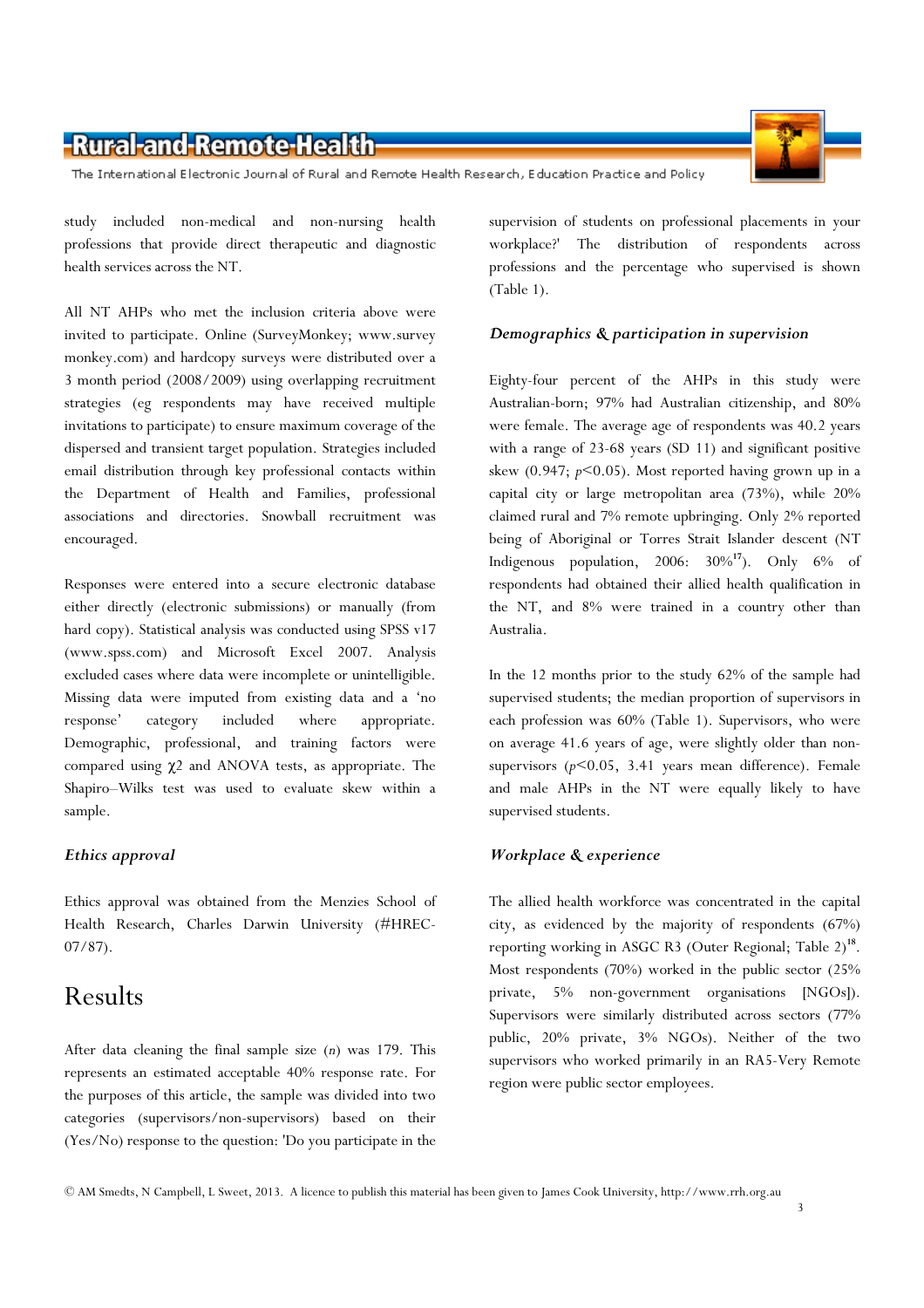The International Electronic Journal of Rural and Remote Health Research, Education Practice and Policy



#### Table 1: Distribution of respondents across professions, role in supervision, and portion trained locally

| Profession                 | N              | Supervisors<br>$\frac{0}{0}$ | Qualified in NT<br>(% within<br>profession) |
|----------------------------|----------------|------------------------------|---------------------------------------------|
| Audiology                  | 5              | 80                           |                                             |
| Chiropractor               | 1              | $\Omega$                     |                                             |
| Dietetics/Nutrition        | 22             | 50                           | 5                                           |
| Environmental health       | 6              | 50                           |                                             |
| Exercise physiology        | 1              | $\theta$                     |                                             |
| Imaging                    | 15             | 80                           |                                             |
| Medical laboratory science | 8              | 50                           |                                             |
| Occupational therapy       | 24             | 46                           |                                             |
| Optometry                  | $\overline{2}$ | $\theta$                     |                                             |
| Oral health                | 5              | 60                           |                                             |
| Orthotics/Prosthetics      | 1              | 100                          |                                             |
| Pharmacy                   | 13             | 77                           |                                             |
| Physiotherapy              | 20             | 75                           |                                             |
| Psychology                 | 7              | 83                           | 42                                          |
| Social Work                | 34             | 65                           | 21                                          |
| Speech pathology           | 15             | 60                           |                                             |
| Total                      | 179            | 62                           | 6                                           |

NT, Northern Territory.

Years of experience is shown (Fig1). Overall, respondents reported an average of 14.2 years experience in their profession (SD 10), and 6.7 years in their current positions (SD 6). Experience was positively skewed towards fewer years of experience (0.749,  $p > 0.05$ ) with a quarter of respondents having 5 years or less experience. Supervisors had an average of 15.2 years experience, higher than nonsupervisors (12.1 years;  $p<0.1$ ). There was no measurable difference between groups in 'time worked in current position'.

Respondents' work-time was divided across multiple organisational roles: individual patient clinical care (40%), clinical services management tasks (17%), teaching and training (12%), non-individual clinical care (10%), research related activities or travel (6%), travel linked to management or care (5%), or other duties (10%). Organisational roles and time distribution for supervisors are shown (Fig2A), as is

their satisfaction with the amount of teaching responsibilities (Fig2B).

Supervisors and non-supervisors were equally likely to always or often work in a sole practice environment (38%, Table 3). Supervisors, however, tended to be more likely to report working unpaid overtime  $(p<0.1)$ , and were more likely to have had training in supervising or mentoring students  $(p=0.05)$ .

#### Student supervision responsibilities

The supervisors reported supervising 247 students from 18 universities in the previous 12 months. Ninety-two per cent of supervisors reported teaching students at the undergraduate level across a range of disciplines (Table 4) for placements of 2 days or longer. The majority (60%) reported sharing the supervision with another supervisor.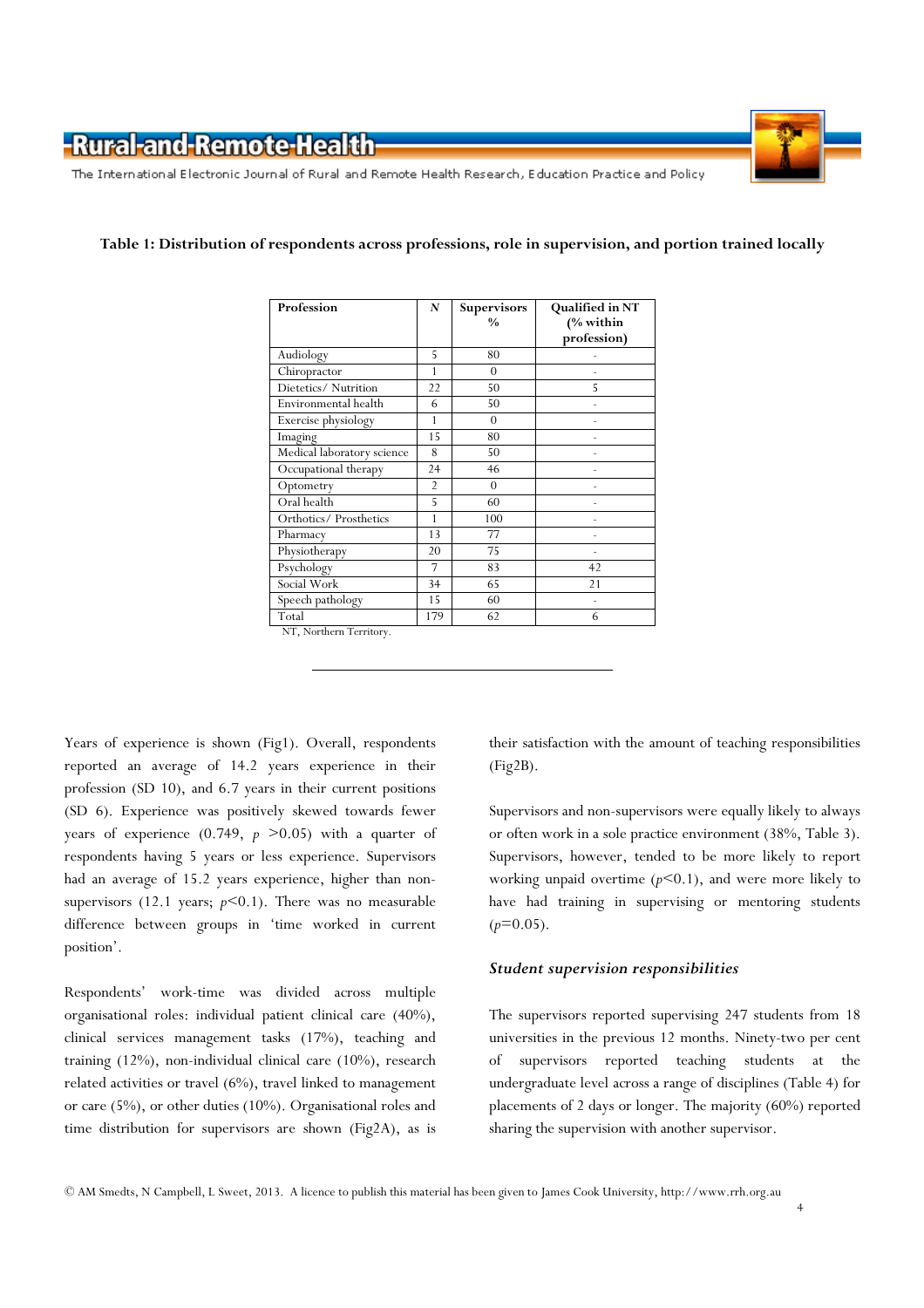

The International Electronic Journal of Rural and Remote Health Research, Education Practice and Policy

| <b>AGSC</b> – Remoteness<br><b>Classification 18</b><br>(n/NT population 201017) | Respondents'<br>distribution (%) | Supervisors'/non-<br>supervisors'<br>distribution $(\%)$ | % Supervisors<br>working in public<br>health sector |
|----------------------------------------------------------------------------------|----------------------------------|----------------------------------------------------------|-----------------------------------------------------|
| RA3 (119/128 600)                                                                | 67                               | 64/36                                                    | 80                                                  |
| RA4 (47/48 668)                                                                  | 26                               | 60/40                                                    | 78                                                  |
| RA5 (7/52 436)                                                                   |                                  | 29/71                                                    |                                                     |
| Not specified (6)                                                                |                                  | 67/33                                                    |                                                     |
| Total (179)                                                                      | 100                              | 62/38                                                    |                                                     |

#### Table 2: Geographic and workplace sector distribution of supervisors and non-supervisors

NT, Northern Territory.





Half of the supervisors surveyed were satisfied with the amount of supervisory responsibility they had (Fig2B). Almost 30% of supervisors would have liked to do more teaching while 33% of non-supervisors responded that they would like more supervision responsibilities. Supervisors estimated that they allocated 9% of their weekly work time to teaching or supervising. Half of the supervisors reported having had training in supervision or mentoring; of the supervisors who had not received training, 67% reported a need for training. Supervisors and non-supervisors were equally likely to report a need for supervisor/mentor training.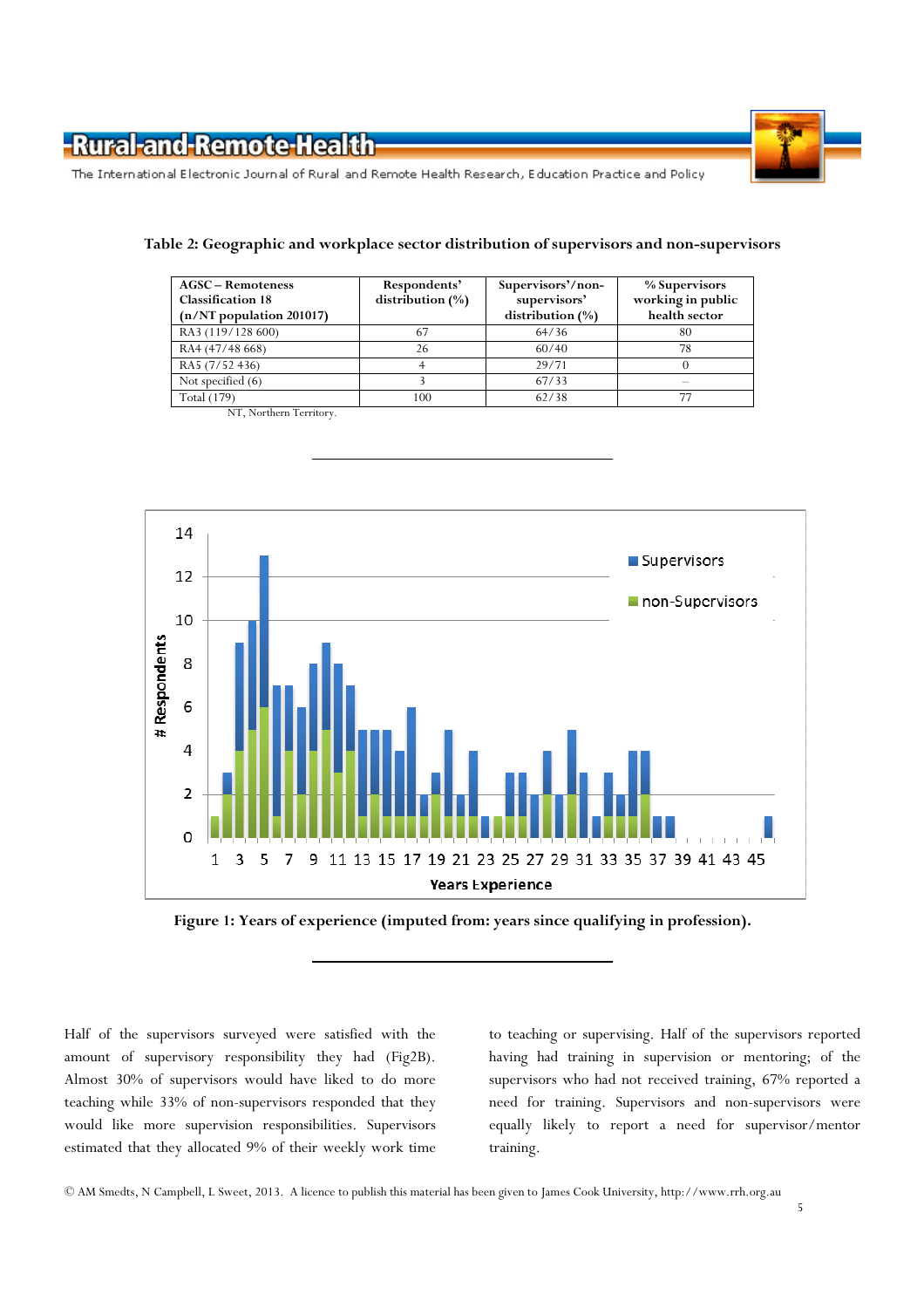

The International Electronic Journal of Rural and Remote Health Research, Education Practice and Policy



Figure 2: A. Supervisors' distribution of time in organisational roles; B. Satisfaction with the amount of teaching responsibilities over last 12 months.

|  | Table 3: Comparison of respondents on sole practice, workload, overtime and supervision training |  |  |  |
|--|--------------------------------------------------------------------------------------------------|--|--|--|
|  |                                                                                                  |  |  |  |

| Supervisors/non-<br>supervisors | Sole practice<br>(Always or Often) | Workload<br>reasonable<br>(Agree) | Unpaid over-time<br>(Yes) | <b>Had supervisor</b><br>training (Yes) |
|---------------------------------|------------------------------------|-----------------------------------|---------------------------|-----------------------------------------|
| Supervisors                     | 34%                                | 39%                               | 78%                       | 51%                                     |
| Non-Supervisors                 | 44%                                | 45%                               | 67%                       | 36%                                     |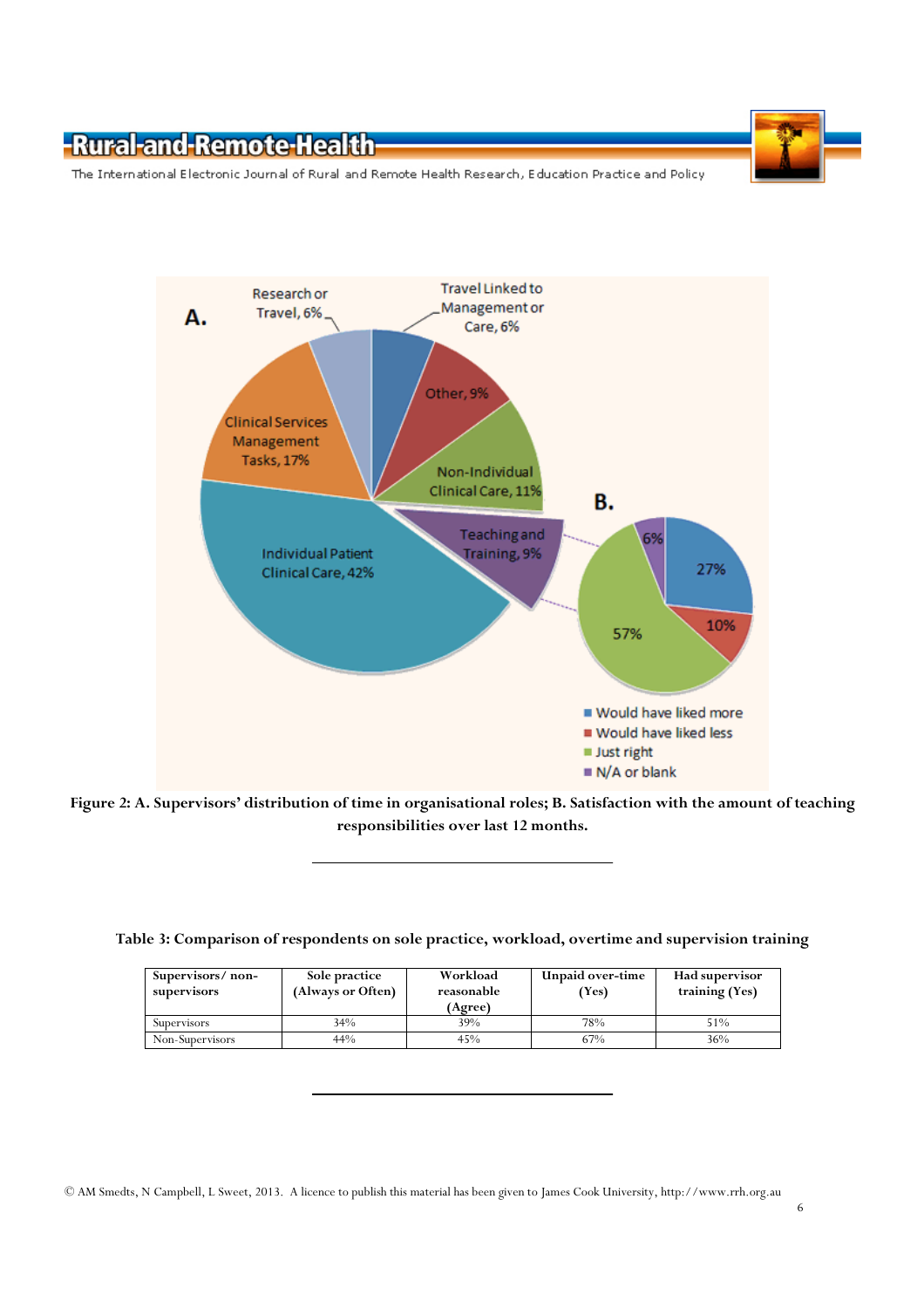The International Electronic Journal of Rural and Remote Health Research, Education Practice and Policy

Half of the supervisors surveyed were satisfied with the amount of supervisory responsibility they had (Fig2B). Almost 30% of supervisors would have liked to do more teaching while 33% of non-supervisors responded that they would like more supervision responsibilities. Supervisors estimated that they allocated 9% of their weekly work time to teaching or supervising. Half of the supervisors reported having had training in supervision or mentoring; of the supervisors who had not received training, 67% reported a need for training. Supervisors and non-supervisors were equally likely to report a need for supervisor/mentor training.

#### Career motivation and intentions

Income, type of work, and work–life balance were the most frequently selected factors attracting AHPs to their current positions (Fig3). Housing affordability was least frequently selected.

Supervisors and non-supervisors were equally likely to have received a promotion (40% Yes) or salary increase (34% Yes) in their current jobs. Only 22% worked with an aide or therapy assistant. As is shown (Table 5), the majority of AHPs reported having more than 5 days of continuing professional development (CPD) training in the previous 10 months (responses were similar between supervisors and non-supervisors). University or University Department of Rural Health was most commonly listed as the provider of CPD programs.

Seventy-nine percent of the whole sample reported that they were 'Satisfied' or 'Extremely Satisfied' in their current roles. Of the 131 professionals who reported high job satisfaction, 79 (60%) had supervisory responsibilities; however, student supervision was not correlated to job satisfaction in this study. Eighty-one percent of supervisors and 76% of non-supervisors reported being satisfied or extremely satisfied in their current positions (Table 6). Almost half of respondents (8/17) who had < 5 years experience and did not currently supervise students indicated they would have liked to have more student supervisory responsibilities.

The majority (67.5%) of AHPs in the sample reported an intention to leave their current positions in 5 years or less. Notably, those who had student supervision responsibilities were significantly less likely to report an intention to leave than non-supervisors  $(p<0.01)$ . Of the non-supervisor cohort, 77% reported an intention to leave in 5 years or less. Both supervisors and non-supervisors most commonly cited 'family reasons' as the motivator for leaving; other reasons are listed (Table 7; respondents were able to select more than one reason for leaving).

A strong relationship was identified between lower job satisfaction and intention to leave in the short-term (Fig4). The AHPs who were satisfied or extremely satisfied with their jobs were significantly less likely to report an intention to leave within 5 years  $(p<0.05)$ .

#### Discussion

This study is the most recent and comprehensive analysis of the AHP workforce in the  $NT^{13,14}$ . The data help characterise the workforce, their capacity and preparation for student supervision, and career motivations. This study describes a workforce that is predominantly female, Australian trained (although not in the NT), middle working-age, with significant (>14 years) professional experience. Northern Territory AHPs are, on average, younger and less experienced than in allied health workforces elsewhere in Australia<sup>19,20</sup>. Experience was positively skewed toward fewer years, with half of the sample reporting having less than 11 years experience, and almost a quarter having less than 5 years. This study shows that most professionals supervise students but require more training in supervision, and – of significant concern – a high proportion of the workforce intends to leave their current positions in the near future. These findings support the argument for greater resourcing and efforts toward training and retaining AHPs who supervise students in remote workplaces.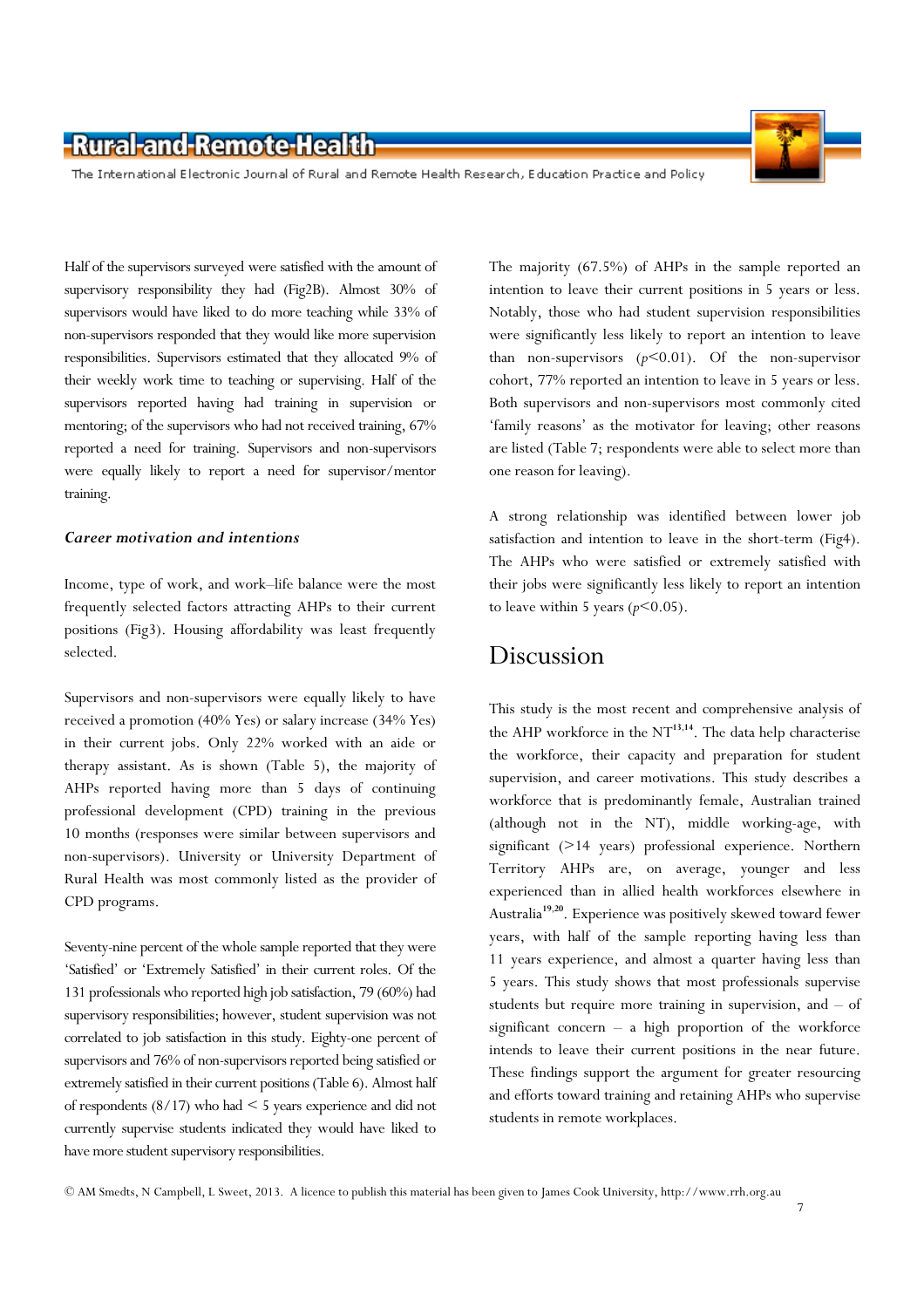

The International Electronic Journal of Rural and Remote Health Research, Education Practice and Policy

| $\mathbf{N}^\dagger$ |
|----------------------|
| 17                   |
| 28                   |
| 6                    |
| 60                   |
| 5                    |
| 14                   |
| $\overline{2}$       |
| 5                    |
| 58                   |
| 18                   |
| $\overline{4}$       |
| 16                   |
| 6                    |
| 8                    |
|                      |

#### Table 4: Reported number of students supervised

 †Probable overestimation, as most supervisors reported sharing supervision of students



| Table 5: Estimate of continuing professional development time |  |  |
|---------------------------------------------------------------|--|--|
|---------------------------------------------------------------|--|--|

| Days in previous 12<br>months | Frequency<br>$\frac{0}{0}$ |
|-------------------------------|----------------------------|
| $<$ 1                         |                            |
| $1 - 2$                       |                            |
| $2 - 5$                       | 28                         |
| $5 - 10$                      | 29                         |
| >10                           | 32                         |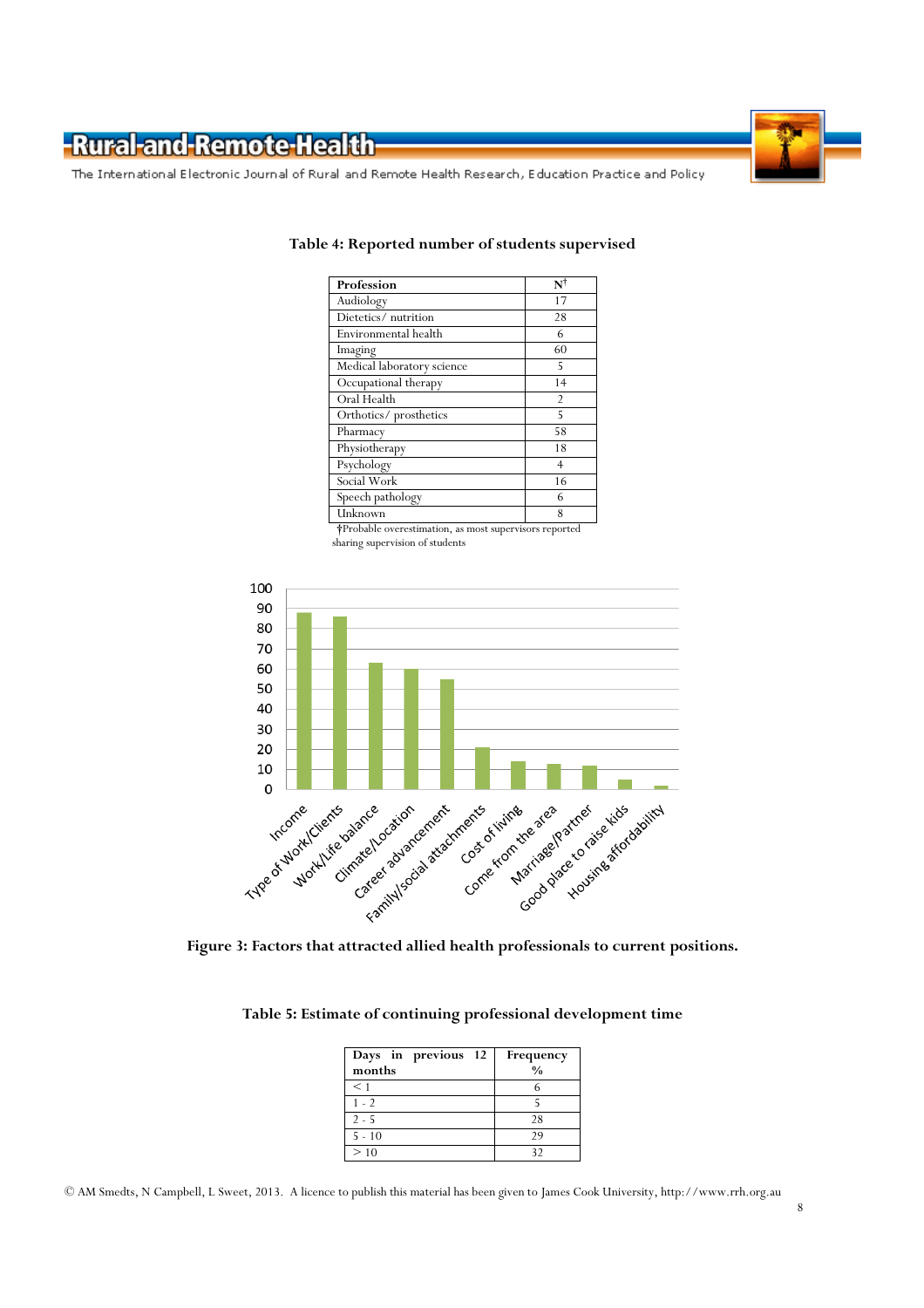

The International Electronic Journal of Rural and Remote Health Research, Education Practice and Policy

#### Table 6: Job satisfaction of respondents

| Job satisfaction                    | <b>Supervisors</b><br>$\frac{10}{6}$ | Non-Supervisors<br>(0/0) |
|-------------------------------------|--------------------------------------|--------------------------|
| Dissatisfied/Extremely dissatisfied |                                      |                          |
| Neutral                             |                                      |                          |
| Satisfied/Extremely satisfied       |                                      |                          |

#### Table 7: Retention time frames and motivation

| Intention to leave          | <b>Supervisors</b><br>(%) | Non-<br>supervisors<br>(%) |
|-----------------------------|---------------------------|----------------------------|
| Intended time of leaving    |                           |                            |
| $\leq$ 5 years              | 56                        | 77                         |
| $> 5$ years                 | 44                        | 23                         |
| Reason for leaving          |                           |                            |
| Family reasons              | 38                        | 36                         |
| Preferred location          | 24                        | 21                         |
| Better career opportunities | 16                        | 20                         |
| Job dissatisfaction         | 9                         | 14                         |
| Retirement                  | 7                         | 4                          |
| Better income               | 5                         | 6                          |



Figure 4: Correlation between job satisfaction and reported intention to leave current job.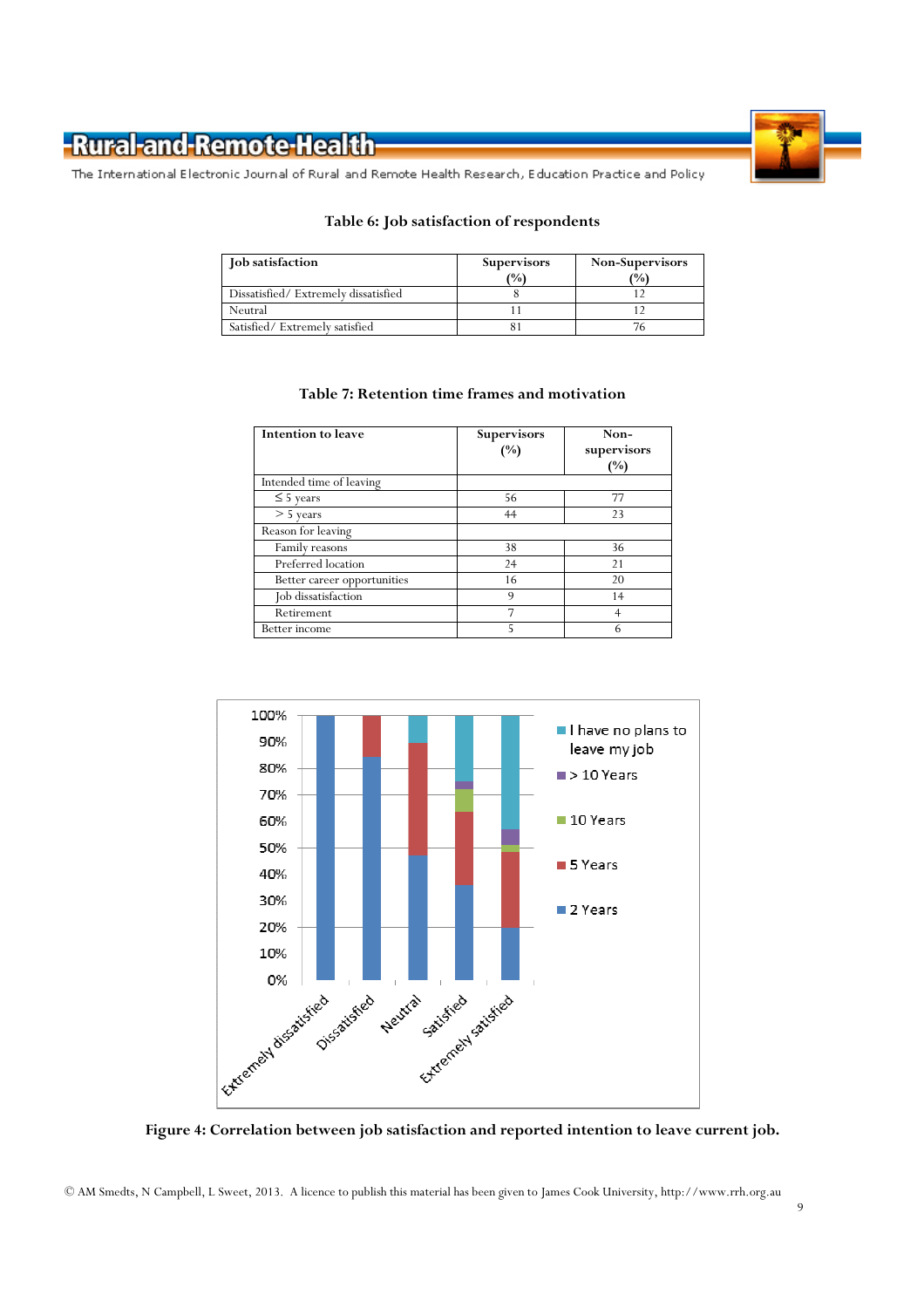

The International Electronic Journal of Rural and Remote Health Research, Education Practice and Policy

The finding that only 6% of the total sample had undertaken their allied health qualification in the NT illuminates an important factor affecting recruitment. Most of the allied health training courses are not available in the NT. Residents move interstate to obtain their qualification and potentially form relationships and networks that prevent them from returning to the NT. Likewise, NT workforce planners have to rely on the AHP workforce of other states for sufficient AHPs.

The lack of local training AHP courses also has a potential negative impact particularly on Aboriginal and Torres Strait Islanders, who are underrepresented in the NT AHP workforce relative to population. While minority health professionals are far more likely than others to locate their practice in areas where they serve minority patient populations, research has shown that they are also more likely to provide culturally competent  $care<sup>21,22</sup>$ . Successful recruitment of Indigenous people into the allied health professions should be prioritized by allied health training programs nationally, and must be a key consideration in the development of local programs in the NT.

The challenge of recruiting professionals to the NT has significant implications for workforce planning and the retention of professionals, as noted elsewhere<sup>23</sup>. Based on the present data, AHPs are attracted to the NT by the promise of interesting work, good pay and opportunities for career advancement, as well as a high quality of life (work–life balance) in a favourable climate. In response to the question 'what attracted you to your current position', most respondents cited 'income' and/or 'type of work'; however, further qualitative investigation is needed to explain the 'type of work' that attracts AHPs. Free text responses to this question included reference to the adventure and excitement anticipated in working in the NT and the opportunities for cross-cultural experiences. A caveat on using novelty as a recruitment motivator is sounded by Hall et al, who found unintended consequences when recruitment was based on adventure: the retention rate was less than  $5$  years<sup>24</sup>. In light

of the significant cost of recruitment<sup>25</sup>, strategies should target professionals who are more likely to stay.

The present findings about recruitment vary from the trend in published literature, which cites social reasons (eg proximity to family) as a predominant recruitment factor of health professionals, to a rural site<sup>26,27</sup>. The explanation for this difference may lie in the fact that most of the professionals in the present study were trained – and likely have social ties – outside the NT, a factor which the authors propose then reduces their length of stay. The notion that social ties impact retention has been proposed previously by Hall et  $al^{24}$ , who noted that retention is improved when local communities take a role in integrating and supporting new recruits.

Earlier studies have shown a strong relationship between lower job satisfaction and turnover of health workforce<sup>28</sup>; similarly, it was found that professionals who expressed dissatisfaction with their current roles intended to leave within 5 years. In the NT, three factors combine to form a stressful work environment: the population is small and dispersed over a wide geographical area; the population carries a disproportionate disease burden<sup>29</sup>; and the NT has the lowest AHPs to population ratio in Australia<sup>30</sup>. The present sample was predominantly Darwin-based (ASGC RA 3 <sup>18</sup>); thus, service delivery to remote communities required extensive time in travel, and a substantial amount of sole practice. The professional context observed fits Wakerman's definition of remote practice: '…characterised by geographical, professional and, often, social isolation of practitioners; a strong multidisciplinary approach; [and] overlapping and changing roles of team members'  $(p210)^{31}$ . Although the challenges of the work environment were evident and a link was found between satisfaction and turnover, few respondents in the present study cited job dissatisfaction as the key driver of their intention to leave.

In the present study, retention was linked to performing student supervision because supervisors were less likely to report an intention to leave their current position compared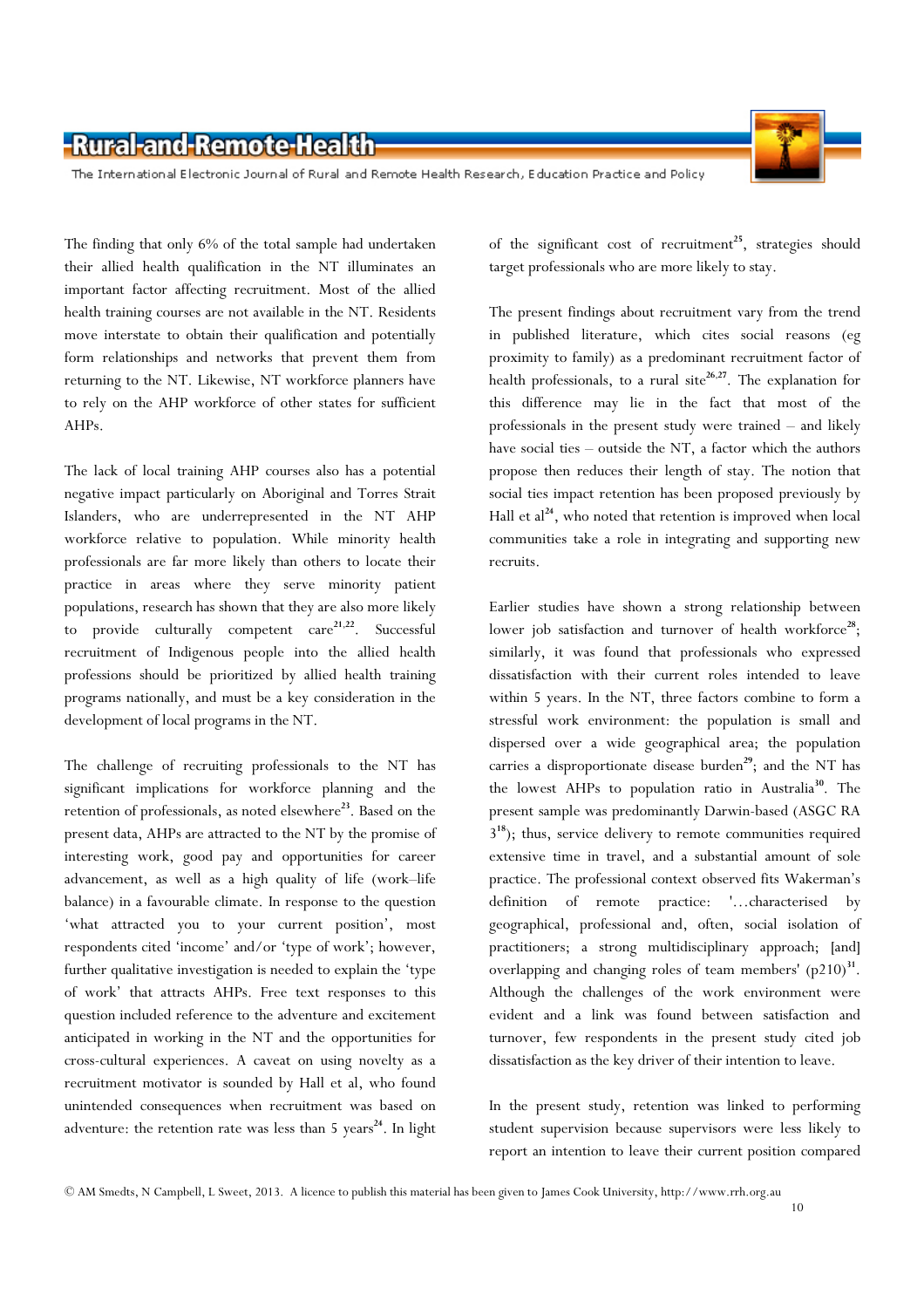The International Electronic Journal of Rural and Remote Health Research, Education Practice and Policy

with non-supervisors. Interestingly, fewer years experience did not appear to deter an interest in supervision.

The majority of professionals in the present sample had supervision and training roles for students on WIL placements. Most participants responded that their time commitment to the role was 'just right' or that they would like a greater supervision role; however, they also identified a need for training. This highlights the importance of nurturing constructive university–workplace relations and the regular provision of supervision training<sup>1</sup>. Reasons for the low level of training for supervision and the impact of supervising a student without training have not yet been assessed but may relate to the high turnover of staff where supervision and training programs have not been conducted locally or frequently. Supervising students in the remote context requires additional skills, resources, and planning. Increased training and resourcing (ie appointment of local placement coordinators and allied health WIL supervisors) may be an effective strategy in addressing these issues.

#### Study limitations

The response rate for the survey was estimated to be 40%. High workload in the sample population, or concerns about maintaining anonymity due to small workforce numbers may have precluded a higher response rate. Pharmacy, social work and psychology were the most difficult professions to quantify, due to factors including employment outside of the health sector, a less well-networked professional structure, potential inaccuracies in registration board listings, and low use of email in workplaces. Nevertheless, the authors are confident that representative sampling was achieved, that the survey design limited the risk of discovery failure, and that the results are of importance to workforce planning.

### Conclusions

Work-integrated learning placements in the NT must be supported as part of recruitment and retention strategies for the allied health workforce. It has been argued that offering student placements in the NT will provide a pipeline of professionals who understand the unique health service requirements of the NT. However, the finding of widespread intentions to leave current positions suggests the retention of professionals who can provide student training is a significant concern. In addition, these results illuminate the need for increased professional development for supervisors. Comprehensive, targeted support programs should be aimed at reducing professional workload and increasing training, recognition, and remuneration for supervising students. Such programs may help stem the skills drain, and improve the preparedness of future remote AHPs. Based on the study findings and the authors' previous work, models of supervisor recruitment and support should focus on professionals not currently teaching, complemented with strategies to overturn the perception that supervision equates to workload overburdening, and mechanisms to develop supportive networks that encourage retention. In addition, higher level responsibility and support for student supervision in workplaces is required, ideally from directors and senior managers, ensuring that student supervision is incorporated into core business and strategic planning.

### References

1. Patrick C-J, Peach D, Pocknee C, Webb F, Fletcher M, Pretto G. The WIL (Work Integrated Learning) report: a national scoping study (Final Report). Brisbane, QLD: Australian Learning and Teaching Council, 2008.

2. Laurence CO, Williamson V, Sumner KE, Fleming J. "Latte rural": the tangible and intangible factors important in the choice of a rural practice by recent GP graduates. Rural and Remote Health 10: 1316. (Online) 2010. Available: www.rrh.org.au (Accessed 5 November 2012).

3. Dunbabin JS, Levitt L. Rural origin and rural medical exposure: their impact on the rural and remote medical workforce in Australia. Rural and Remote Health 3: 212. (Online) 2003. Available: www.rrh.org.au (Accessed 5 November 2012).



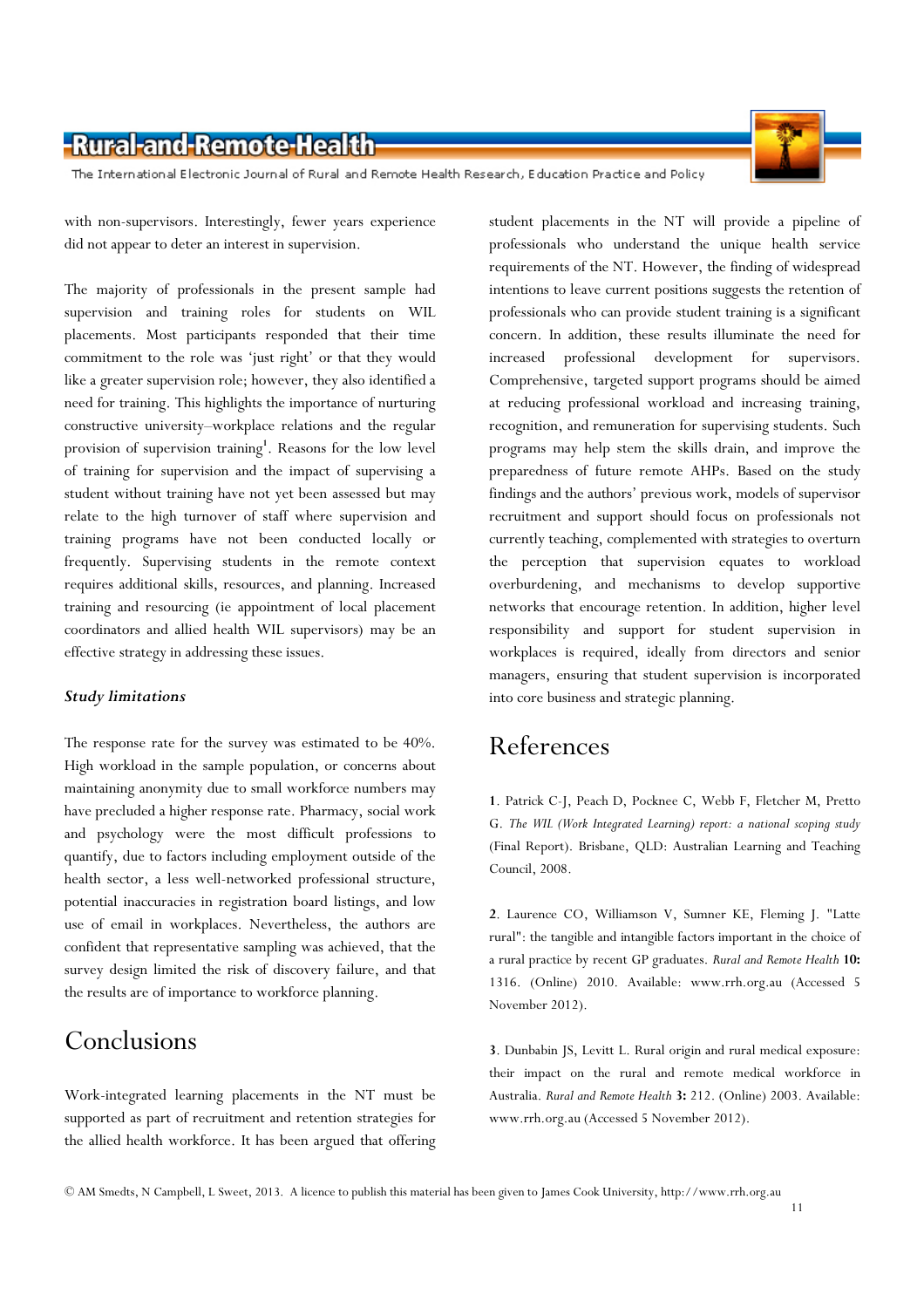The International Electronic Journal of Rural and Remote Health Research, Education Practice and Policy

4. Eley D, Young L, Baker P, Wilkinson D. Developing a rural workforce through medical education: lessons from down under. Teaching and Learning in Medicine 2008; 20: 53-61.

5. McDonnel Smedts A, Lowe MP. Clinical training in the top end: impact of the Northern Territory Clinical School, Australia, on the Territory's health workforce. Rural and Remote Health 7: 723. (Online) 2007. Available: www.rrh.org.au (Accessed 5 November 2012).

6. Playford D, Larson A, Wheatland B. Going country: rural student placement factors associated with future rural employment in nursing and allied health. Australian Journal of Rural Health 2006; 14: 14-19.

7. Shannon SJ, Walker-Jeffreys M, Newbury JW, Cayetano T, Brown K, Petkov J. Rural clinician opinion on being a preceptor. Rural and Remote Health 6: 490. (Online) 2006. Available: www. rrh.org.au (Accessed 5 November 2012).

8. Northern Territory Government. Northern Territory Submission to the Productivity Commission Health Workforce Study. In: Health and Community Services (Ed.). Darwin, NT: Health and Community Services, 2005.

9. Jones GI, Alford KA, Russell UJ, Simmons D. Removing the roadblocks to medical and health student training in rural hospitals in Victoria. Australian Journal of Rural Health 2003; 11: 218-223.

10. Chaytors RG, Spooner GR. Training for rural family medicine: a cooperative venture of government, university, and community in Alberta. Health and Community Services 1998; 73: 739-742.

11. van Diepen K, MacRae M, Paterson M. Use of clinical placements as a means of recruiting health care professionals to underserviced areas in Southeastern Ontario: part 2 - community perspectives. Australian Journal of Rural Health 2007; 15: 29-34.

12. Schofield D, Keane S, Fletcher S, Shrestha U, Percival I. Loss of income and levels of scholarship support for students on rural clinical placements: A survey of medical, nursing and allied health students. Australian Journal of Rural Health 2009; 17: 134-140.

13. Eastaway J, Campbell N. Position Paper on Allied Health Clinical Education and Training in the Northern Territory. Darwin, NT: Department of Health & Community Services. Northern Territory Government, 2004. Available: http://digitallibrary.health.nt. gov.au/prodjspui/handle/10137/78 (Accessed 28 October 2011).

14. Campbell N, Smedts A, Lowe S, Keane S. The Northern Territory Allied Health Workforce Study. Final report. Darwin, NT: Northern Territory Clinical School, 2010. Available: http://www.flinders. edu.au/medicine/fms/sites/northern\_territory\_clinical\_school/d ocuments/Research%20Publications/The%20Northern%20Territo ry%20Allied%20Health%20Workforce%20Study.pdf (Accessed 5 November 2012).

15. Keane S, Smith TN, Lincoln M, Wagner SR, Lowe SE. The rural allied health workforce study (RAHWS): background, rationale and questionnaire development. Rural and Remote Health 8: 1132. (Online) 2008. Available: www.rrh.org.au (Accessed 5 November 2012).

16. Lowe S, Adams R, O'Kane A. A framework for the categorization of the Australian Health Workforce. Canberra, ACT: SARRAH, 2007.

17. Australian Bureau of Statistics. Regional Population Growth, Australia. Catalogue no. 32180ds0005\_2001-10. Canberra, ACT: ABS, 2011.

18. Australian Bureau of Statistics. ABS Views on Remoteness. Commonwealth of Australia. Catalogue no. 1244.0. Canberra, ACT: ABS, 2001.

19. Keane S, Smith T, Lincoln M, Fisher K. Survey of the rural allied health workforce in New South Wales to inform recruitment and retention. Australian Journal of Rural Health 2011; 19: 38-44.

20. Fitzgerald K, Hornsby D, Hudson L. A study of allied health professionals in rural and remote Australia. Canberra, ACT: SARRAH, 2000.

21. Davidson RC, Montoya R. The distribution of services to the underserved. A comparison of minority and majority medical graduates in California. Western Journal of Medicine 1987; 146: 114-117.